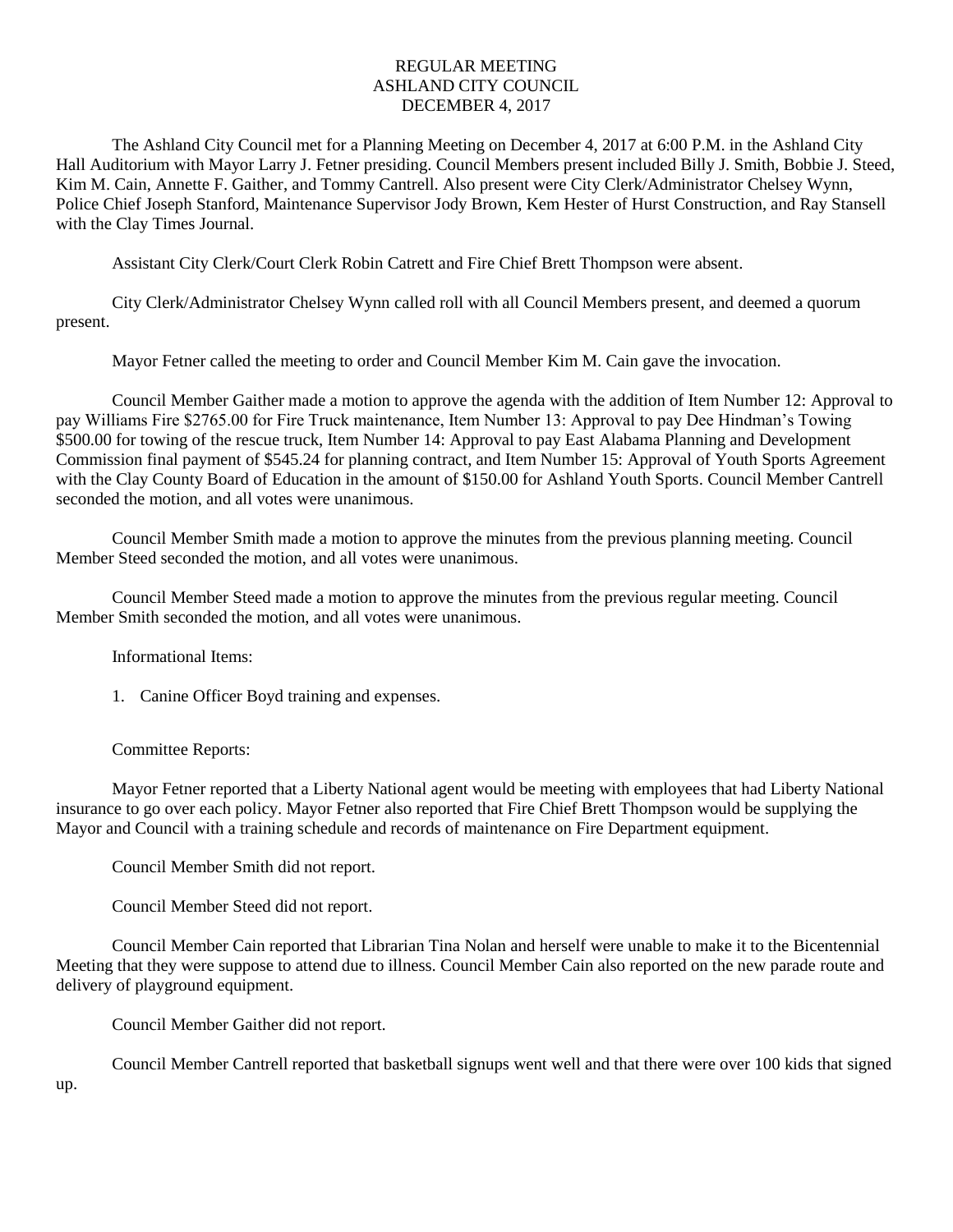Police Chief Stanford reported on agenda items.

City Clerk/Administrator Chelsey Wynn reported that she would be scheduling a time for a RSA representative to meet with all employees regarding their retirement.

Maintenance Supervisor Jody Brown thanked all in his department for their hard work of decorating the City for Christmas and requested the Council to allow the Maintenance Department to take their Christmas float over to the Headstart to hand out candy. The Mayor and Council agreed that this would be great.

New Business:

Council Member Gaither made a motion to approve the bills received since the last meeting in the amount of \$9,494.00. Council Member Cantrell seconded the motion, and all votes were unanimous.

Council Member Cantrell made a motion to approve promoting Hunter Griffin to Certified Patrol Officer with a pay increase to Range 9 Step 1 (\$11.56). Council Member Smith seconded the motion, and all votes were unanimous.

Council Member Smith made a motion to approve the annual clothing allowance for the fire department members at a total of \$1700.00. Council Member Cain seconded the motion, and all votes were unanimous.

Council Member Cain made a motion to approve paying Tramco Financial Equipment \$402.00 for rekeying the Wynn Building and Police Department. Council Member Gaither seconded the motion, and all votes were unanimous.

Council Member Cain made a motion to allow Ronald Robertson to assess and collect Ashland City Taxes. Council Member Gaither seconded the motion, and all votes were unanimous.

Council Member Steed made a motion to approve accepting Hurst Construction's low bid of \$414,999.00 for the Ashland Police Department Project. Council Member Gaither seconded the motion, and all votes were unanimous with the exception of Council Member Smith who voted "No".

Council Member Gaither made a motion to approve giving Lathan and Associates the authority to draw up contracts for the Ashland Police Department Project. Council Member Cain seconded the motion, and all votes were unanimous.

Council Member Cantrell made a motion to approve to purchase 2 portable breathalyzer tests at a total cost of \$920.00. Council Member Gaither seconded the motion, and all votes were unanimous.

Council Member Cain made a motion to approve changing the Regular Council Meeting scheduled for January 1, 2018 to January 2, 2018 for New Year's holiday. Council Member Smith seconded the motion, and all votes were unanimous.

Council Member Smith made a motion to approve changing the Regular Council Meeting scheduled for January 15, 2018 to January 16, 2018 for Martin Luther King holiday. Council Member Cantrell seconded the motion, and all votes were unanimous

Council Member Gaither made a motion to approve purchasing a 2010 Ford Taurus from Clay Automotive LLC at a total cost of \$9,895.00 for the Ashland Police Department. Council Member Cain seconded the motion, and all votes were unanimous.

Council Member Cantrell made a motion to approve purchasing City shirts for employees at a cost of \$640.00 from Britches and Bows. Council Member Steed seconded the motion, and all votes were unanimous.

Council Member Steed made a motion to approve paying William's Fire \$2765.00 for fire truck maintenance. Council Member Cain seconded the motion, and all votes were unanimous.